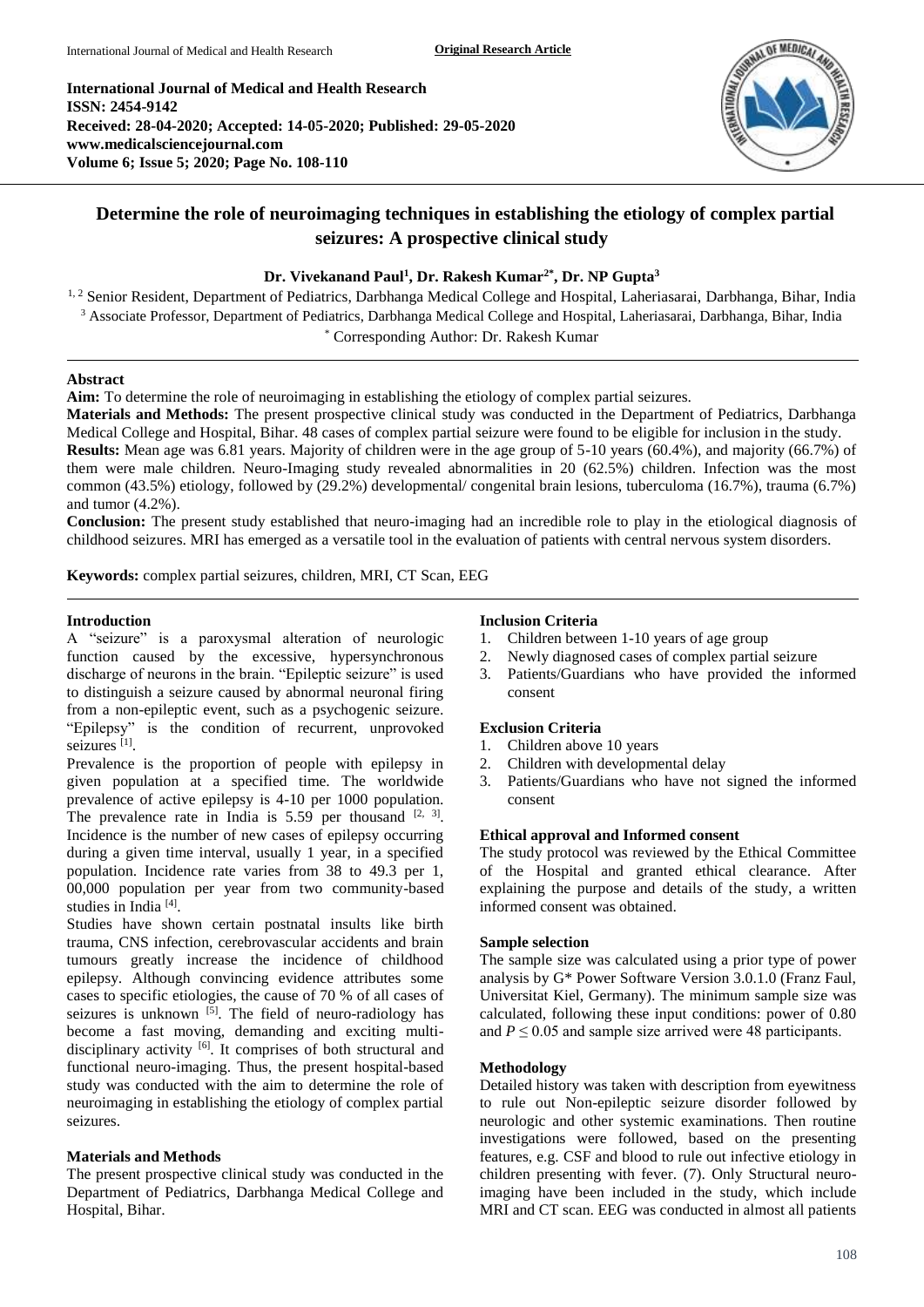to detect seizure type or to locate any lateralizing signs.

#### **Statistical analysis**

The recorded data was compiled and entered in a spreadsheet computer program (Microsoft Excel 2010) and then exported to data editor page of SPSS version 19 (SPSS Inc., Chicago, Illinois, USA). Descriptive statistics included computation of percentages and means.

#### **Results**

**Table 1:** Demographic profile of the study population

| Age (Years)   | N(%)            |  |  |  |
|---------------|-----------------|--|--|--|
| $1-5$         | 19 (39.6%)      |  |  |  |
| $5-10$        | 29 (60.4%)      |  |  |  |
| $Mean \pm SD$ | $6.81 \pm 1.17$ |  |  |  |
| Gender        |                 |  |  |  |
| Male          | 32 (66.7%)      |  |  |  |
| Female        | 16 (33.3%)      |  |  |  |

**Table 2:** Imaging abnormality to normal imaging

| Imaging  | N(%        |
|----------|------------|
| Normal   | 18 (37.5%) |
| Abnormal | 30(62.5%)  |

**Table 3:** various etiologies of seizures in the study population

| <b>Etiologies</b> | N(%         |  |
|-------------------|-------------|--|
| Infection         | 21 (43.7%)  |  |
| Developmental     | 14 (29.2%)  |  |
| Tuberculoma       | 8 (16.7%)   |  |
| Trauma            | $3(6.3\%)$  |  |
| Tumor             | $2(4.2\%)$  |  |
| Total             | 48 (100.0%) |  |

**Table 4:** association between EEG and Imaging in the study population

|                | <b>EEG</b>    |          |              |
|----------------|---------------|----------|--------------|
| <b>Imaging</b> | <b>Normal</b> | Abnormal | <b>Total</b> |
| Normal         | 6             |          |              |
| Abnormal       |               |          |              |
| Total          |               |          |              |

## **Discussion**

The investigation of a seizure disorder depends on many factors, including age of patient, type of seizure, frequency, presence or absence of neurologic findings and constitutional symptoms [7] . Majority of children were in the age group of 5-10 years (60.4%), and majority (66.7%) of them were male children. This corroborates with the study conducted by Eriksson and Koivikko, where incidence varies markedly with age and slightly higher ratio seen in male children [8].

Neuro-Imaging study revealed abnormalities in 20 (62.5%) children. This is in contrast to the study by Parihar *et al*. [9] which showed abnormalities on imaging in 39 (90.7%). This high positivity obtained in their study was because infants and children with delayed development were included. Amirsalari *et al.* <sup>[10]</sup> had found abnormalities only in 28.5% and 17% of their subjects, respectively. This lower rate of detection could probably be attributed to the much lesser incidence of infectious diseases in these parts of the world.

In the present study, Neuro-Imaging revealed abnormalities in 20 (62.5%) of the patients, infection was the most common (43.5%) lesion which meant infective causes of seizures were highest in our country, followed by (29.2%) developmental/ congenital brain lesions, tuberculoma (16.7%), trauma (6.7%) and tumor (4.2%). This was found in agreement with the studies reported in the literature review which also revealed that neuro-infections to be the most common etiology<sup>[9, 11]</sup>.

In the present study a higher percentage of unexpected difference that the neuro-imaging detecting epileptogenic focuses in normal EEG subjects, comparable to our study conducted by Doescher *et al*. [12] among 181 children, which found 42% abnormality on MRI study in subjects with normal EEG. Our findings indicate that a normal EEG does not reliably predict the absence of epileptogenic focus in CPS and suggests that normal results on EEG should not be used to place a patient in a low-risk group of not requiring MRI scan for complete evaluation.

#### **Conclusion**

In conclusion, the present study established that neuroimaging had an incredible role to play in the etiological diagnosis of childhood seizures. MRI has emerged as a versatile tool in the evaluation of patients with central nervous system disorders. MRI not only identifies specific epileptogenic substrates, but also determines specific treatment, predicts prognosis, as well as helps in limiting the use of Anti-Epileptic Drugs for prolonged periods of time.

#### **References**

- 1. Shorvon SD, Andermann F, Guerrini R. (ed.). The causes of epilepsy. Cambridge University Press, Cambridge, 2011.
- 2. Bharucho NE. Epidemiology of epilepsy in India. Epilespia. 2003; 44(1):9-11.
- 3. Sridheran R, Murthy BN. Prevalence and pattern of epilepsy in India Epilepsia. 1999; 40(5):631-6.
- 4. Radhakrishnan K, Pandian JD. Prevalence, knowledge, attitude and practice of epilepsy in Kerala, South India. Epilespia. 2000; 41(8):1027-35.
- 5. Shinnar S, Pellick JM. Update on the epidemiology & prognosis of childhood of Pediatric Epilepsy. J Child Neurol, 2002; 17:s54:7.
- 6. Wallace SJ:First tonic clonic seizure in childhood. Lancet, 1997; 349:1009.
- 7. Camfield CS, Camfield PR Dooly JM, *et al*: epilepsy after a first unprovoked seizure in child-hood; Neurology, 1985; 35:1657.
- 8. Eriksson KJ, Koivikko MJ: Prevalence, classification and severity of epilepsy and epileptic syndromes in children. Epilepsia, 1997; 38:1275-82.
- 9. Parihar RV, Gupta AK, Saini G, Dev G. Role of magnectic resonance imaging of brain in paediatric patients with partial seizures. JK Sci, 2012; 14:60-4.
- 10. Amirsalari S, Saburi A, Hadi R, Torkaman M, Beiraghdar F, Afsharpayman S, *et al*. Magnetic resonance imaging findings in epileptic children and its relation to clinical and demographic findings. Acta Med Iran, 2012; 50:37-42.